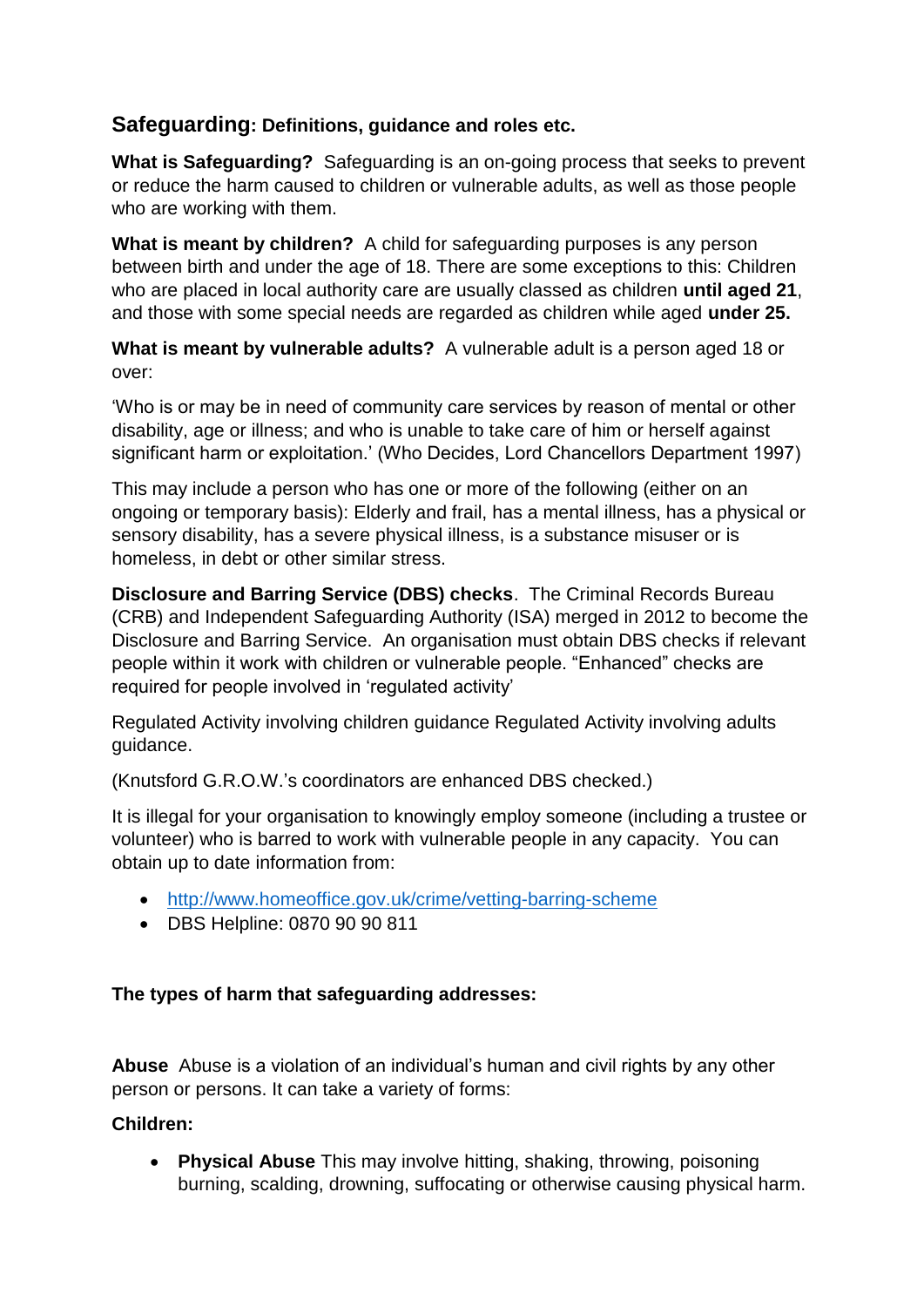Physical harm can also be caused when a parent or carer feigns the symptoms of, or deliberately causes ill health to a child (known as Munchausen's syndrome by proxy).

- **Sexual Abuse** Forcing or enticing a child to take part in sexual activities whether or not the child is aware of what is happening. The activities may involve physical contact including penetrative or non-penetrative acts. Non – contact activities such as involving children in looking at, or in the production of pornographic material or watching sexual activities. Encouraging children to behave in sexually inappropriate ways, including the involvement in prostitution.
- **Emotional abuse** The persistent emotional ill treatment of a child causing severe and persistent adverse effects on their emotional well-being and development. It may involve conveying that they are worthless and unloved, inadequate or not valued. Imposing inappropriate expectations on their age or stage of development. Causing children to feel frightened or in danger. Exploitation and corruption of children.
- **Neglect** The persistent failure to meet a child's physical and psychological needs which could result in the serious impairment of their health and development. It may involve failing to provide adequate food, shelter and clothing. Failing to protect a child from physical harm or danger. Failing to ensure access to appropriate medical treatment or care. Neglect of the child's basic emotional needs and to ensure a satisfactory education.

**Vulnerable Adults**: Although the forms of abuse are the same for vulnerable adults the definitions may alter slightly, with additional forms of abuse which are relevant to vulnerable adults.

- **Physical abuse** This could include hitting, slapping, pushing kicking, misuse of medication and restraint.
- **Sexual abuse** Includes rape and sexual assault or sexual acts to which a vulnerable adult has not consented, or could not consent to, or was pressured into consenting.
- **Psychological/ Emotional abuse** Threats of harm or abandonment, deprivation of contact, humiliation, blaming, controlling, intimidation, coercion, harassment, verbal abuse and isolation.
- **Financial or material abuse** This could include theft, fraud, exploitation, pressure in connection with wills, property inheritance or the misappropriation of property, possessions or benefits.
- **Neglect or Acts of Omission** Includes ignoring medical or physical care, failure to provide appropriate health, social care, withholding of necessities such as medication, heating and adequate nutrition.
- **Discriminatory abuse** Treating a person in a way which does not respect their race, religion, sex, disability, culture, ethnicity or sexuality. Hate crimes.
- **Institutional abuse** Where routines and rules make a person alter their lifestyle and culture to fit in with the institution.
- **Forced marriage** Where one or both spouses do not consent to the marriage and some element of duress and coercion is involved. **NB:** To be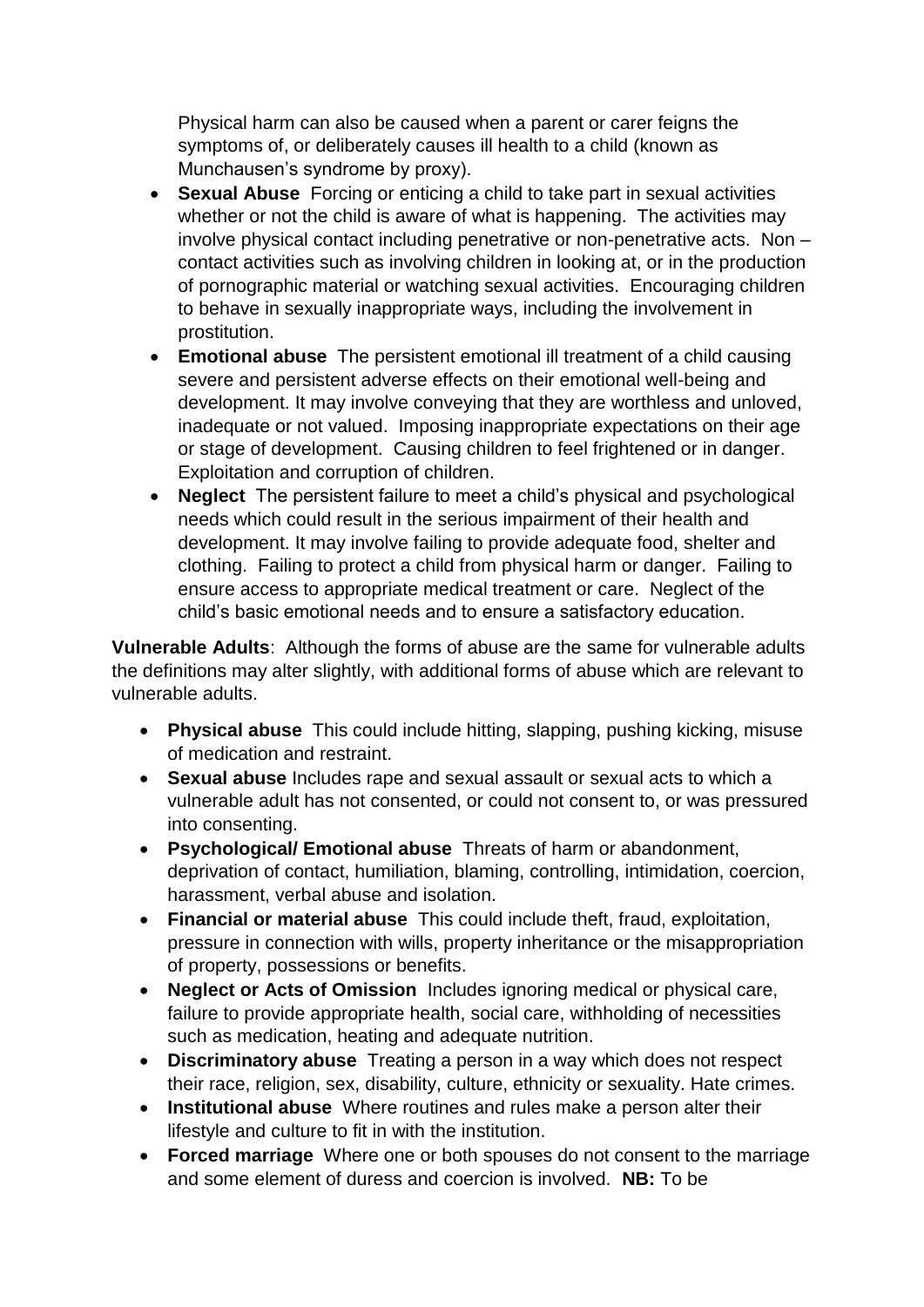distinguished from arranged marriages where the young person is allowed to choose whether they accept the arrangement proposed by families.

**What to do if you are concerned?** If you have concerns about a child or vulnerable adult don't keep the information to yourself.

Refer to Knutsford G.R.O.W.'s safeguarding policy and adhere to it including reporting your concerns to the safeguarding lead. (Chairman) and completing a paper record on the correct form (there are different ones for children and vulnerable adults.) All can be downloaded from Knutsford G.R.O.W.'s website.

**If you have a general concern** report this to the local children's assessment team or social care team who will record your concerns and follow them up. Do not discuss your concerns with anyone outside these teams and make a note of the date, time and person to whom you reported your concerns on the form which can be downloaded from Knutsford G.R.O.W's website.

## **What to do if someone discloses something or makes an allegation**.

- Remain calm; don't show any strong reactions such as shock and disgust.
- Reassure the person that they are doing the right thing by telling you, and it is not their fault.
- Take the allegation seriously.
- Do not promise confidentiality, explain that you will have to share this information, but only to people who need to know such as Knutsford G.R.O.W's chairman.
- Accept what is said without comment or judgement.
- Take time to listen carefully to what is being said.
- Do not ask leading questions use words such as what, why, who, when and how. This will allow them to share their story freely.
- Do not ask too many questions or press for more details.
- Do not interrupt them allow them to share whatever is important to them.
- It is crucial that you record (on the download able form)
	- o what was said
	- o what you saw
	- o where it was said
	- o where you saw it and who was there, including their relationship to you.
	- o Any questions you have asked and their views and wishes.
	- o In the case of a vulnerable adult also record what they want to be done.
- Do this as soon as you can so that none of the detail is lost make sure you use the individual's own words as much as possible – do not add any interpretations, reactions, evaluations or conclusions.
- This information should be kept confidential and passed onto Knutsford G.R.O.W's safeguarding lead (Chairman) as soon as possible.